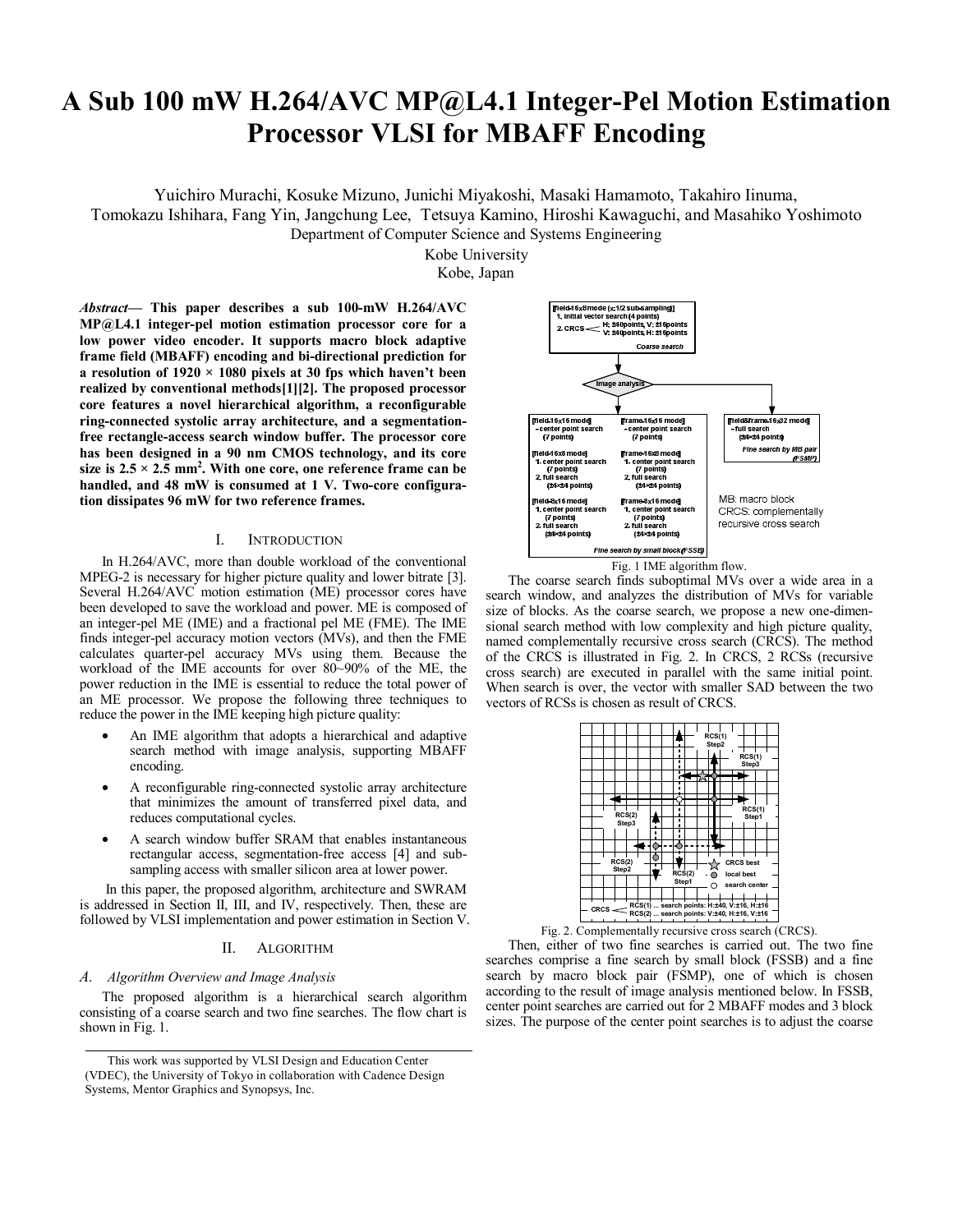search results to each mode's optimum. Then full searches are conducted to increase picture quality. In FSMP, a full search is conducted at MB pair size.

By using integer-pel MVs obtained from the coarse search in the field  $16 \times 8$  block (Fig. 3), distribution of MVs is analyzed to reduce workload. The subscripts of the MVs give the block position (as upper or lower), the field of the template block (as top or bottom), and the field of the search window (as top or bottom). If both the temporal conditions  $((1), (2))$  and the spatial conditions  $((3)–(6))$  are under a threshold value  $(= 4)$ , analysis result implies that the MVs are locally-distributed, and then the proposed search algorithm is branched to the FSMP. If any of  $(1)$ – $(6)$  is not satisfied, the analysis result means that MVs are globally-distributed, and then the FSSB is conducted. By the above flow, the workload is reduced by 14%.

#### Temporal condition

| $\left  \text{MV}_{\text{Upper\_TT}} - \text{MV}_{\text{Upper\_BB}} \right  < \text{THR}_{\text{PATH}} \quad (1)$ |  |  |  |  |  |
|-------------------------------------------------------------------------------------------------------------------|--|--|--|--|--|
| $\left  \text{MV}_{\text{Lower\_TT}} - \text{MV}_{\text{Lower\_BB}} \right  < \text{THR}_{\text{PATH}} \quad (2)$ |  |  |  |  |  |
| Spatial condition .                                                                                               |  |  |  |  |  |
| $\left  \text{MVupper\_TT} - \text{MVLower\_BB} \right  < \text{THRPATH} \quad \quad (3)$                         |  |  |  |  |  |
|                                                                                                                   |  |  |  |  |  |

|  | $ M$ VUpper_TB $-$ M VLower_TB $ \leq$ TH KPATH (4)                                                                       |  |
|--|---------------------------------------------------------------------------------------------------------------------------|--|
|  | $\text{MVupper\_BT} - \text{MVLower\_BT}$ < THRPATH (5)                                                                   |  |
|  | $\left  \text{MV}_{\text{Upper\_BB}} - \text{MV}_{\text{Lower\_BB}} \right  < \text{THR}_{\text{PATH}} \quad \text{ (6)}$ |  |

("||" signifies a summation of H elements and V elements.)



Fig. 3. Image analysis using MVs obtained from the coarse search.

## *B. Simulation Result*

The parameters in the algorithm simulation are as follows: a resolution is HD (1920  $\times$  1080 interlace), a frame rate is 30 fps, the number of reference frames are two for a P frame and two for a B frame, MBAFF is supported, and search range is  $\pm 128 \times \pm 64$ . We used 13 test sequences including quick motion and high activity picture (Bronze with Credits, Church, European Market, Whale Show, Soccer Action, Track with Credits, Buildings along the Canal, View from Sky with Credits, Intersection, Streetcar, Yachting, Japanese Room, and Yacht Harbor). Fig. 4 shows comparisons of average workload and average PSNR over the above sequences between the proposed and conventional algorithms. The workload of the proposed algorithm is reduced to 5.2% and the picture degradation is only 0.047dB, compared with the conventional hybrid unsymmetrical cross multi hexagon grid search (UMHS) [5].



Fig. 4. Workload and PSNR of the proposed IME algorithm.

#### III. ARCHITECTURE

The proposed IME algorithm employs three kinds of search methods (the full search (FS) and the CRCS described in the previous, plus one-time block matching on random access). In this section, a reconfigurable ring-connected systolic array (RRSA) is proposed, which supports the above three search methods efficiently at a less rate of data transfer and in fewer cycles.

#### *A. Architecture Overview*

Fig. 5 shows a block diagram of the proposed IME processor and the detail drawing of the RRSA inside. A search window buffer RAM (SWRAM: dual port = one read / one write) provides reference image data to the RRSA through a cross path circuit. The cross path circuit rotates pixel data on demand. A template-block buffer (TB buffer) is a register file that stores current image data.



Fig. 5. A block diagram of the proposed IME processor core.

#### *B. Reconfigurable Ring-Connected Systolic Array*

The RRSA is comprised of eight sub block systolic arrays (SBSAs) and registers for vertical shift (REG\_VS). Fig. 6 shows a block diagram of the SBSA. The SBSA consists of a PU and SRU. A PU consists of  $8 \times 8$  processing elements (PEs), and a SRU consists of  $8 \times 8$  shift register elements (SREs) as illustrated. A PE outputs absolute difference between an SW pixel and a TB pixel, while an SRE buffers a pixel for PE.





The PU and SRU have a direct access path for initial load and buffered access path through REG\_VS for FS. Furthermore the PU and SRU can continue to search at continuous points with less reload of pixels from the SWRAM by pixel reuse. The SBSA has an interand intra-connection (ring connection) with MUXs to exchange  $1 \times 8$ pixels, along the horizontal direction. In addition, the SBSA has vertical connections to transfer  $8 \times 1$  pixels toward an upper SBSA. The function of the PU is to calculate block SAD, while the function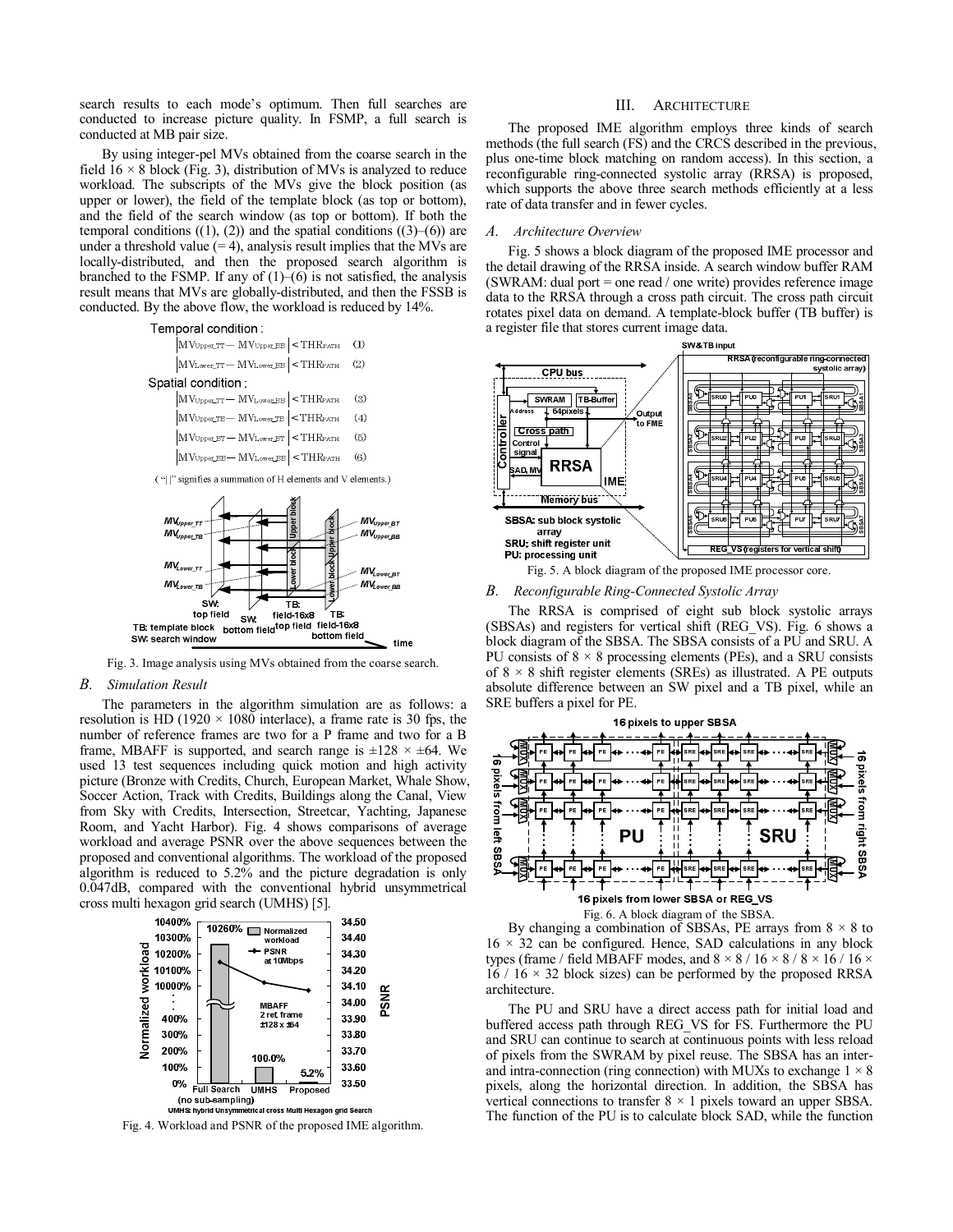of the SRU is to buffer search-window pixels for the PU. By the above configuration, a vertical shift operation, left shift operation, right shift operation, and  $8 \times 8$  rectangular-block loading (initial load) are supported, so that a block is searched along the left, right, and lower directions without interruptive pixel reload. The flexible systolic array enables efficient one-dimensional search and FS. The ring-shaped connection is effective for the pixel reuse in the onedimensional search and FS because the connection does not dispose pixels in search window.

# *C. Operation of RRSA*

The mapping manner of rectangular pixels in the initial loading is illustrated in Fig. 7. A search of consecutive points is executed by shifting. The left, right, and vertical shift operations are depicted in Fig. 8.



Fig. 7. The mapping manner of rectangular pixels in initial loading. a) Left shift





# *1) One-Dimensional Search*

The initial loading to a PU and SRU are required for the onedimensional search. Only the left shift is employed in the onedimensional search. Horizontal points are sequentially searched from left to right along the horizontal direction. In contrast, for a onedimensional search from the top to bottom direction, rectangular pixels are rotated with the cross path circuit before the left shift. In every 8 cycles,  $8 \times 8$  pixels are reloaded to an SRU to search next eight points.

### *2) Full Search*

After initial loading to a PU, SRU and REG\_VS, the FS is executed, based on snake search algorithm, which proceeds like along the right, lower, left, and lower directions. The snake search can be achieved with the shift function of the SBSA. The FSs of  $8 \times 8$ and  $8 \times 16$  sizes can be effectively performed in a range of  $\pm 4$  pixels, with minimal transferred data. Similarly, the FSs of  $16 \times 8$ ,  $16 \times 16$ and  $16 \times 32$  sizes can be performed in a range of  $\pm 8$  pixels. The FS is accomplished without a pipeline stall because the pixel data of a next line are supplied while a horizontal shift is performed.

#### *3) One-Time Block Matching on Random Access*

As well as the one-dimensional search and FS, one-time block matching can be performed after initial loading to a PU. Because there is no shift operation required, pixel loading to an SRU or REG\_VS is needless.

## *D. Performance of RRSA*

Comparison of the required cycles, transferred data and number of transistor between the proposed IME processor and conventional methods are shown in Fig. 9. 512 parallel SIMD architecture and ring-connected systolic array (RCSA) with 512 PEs [6] are evaluated as the conventional method. The SWRAM with accessibility for subsampled rectangular 64 pixels is assumed for both the proposed and conventional architectures. The conventional 512-way SIMD architecture requires data transfer from SWRAM every computation cycle so that its transferred data is very large. So it is seen that the SIMD architecture is not suitable for high resolution. The conventional RCSA contains SRU so that the amount of transferred data can be suppressed. However cycle count is still large because it doesn't have the reconfigurable structure so that it is impossible to process smaller-blocks in parallel. The proposed RRSA architecture reduces a cycle count to 28% of the 512-way SIMD and 33% of the 512-way RCSA. The amount of transferred data is reduced to 18 % of the 512 way SIMD. The area of the proposed method is estimated to be increased by 15%, compared to the 512-way RCSA.



IV. DESIGN OF SWRAM

# *A. SWRAM Overview*

The proposed SWRAM features one cycle access of a rectangular image data ( $8 \times 8$  pixels). A rectangle in an arbitrary location can be accessed without wait-cycle, and the size is variable in a range from 1  $\times$  1 to 8  $\times$  8 pixels. In addition, the SWRAM has a function of horizontal and/or vertical  $1/2$  sub-sampling. The vertical  $1/2$  subsampling is applied for search in a field picture. Therefore, the SWRAM supplies  $8 \times 8$  pixels in four forms:  $8 \times 8$  rectangle (integer accuracy),  $16 \times 8$  rectangle (horizontal sub-sampling),  $8 \times 16$ rectangle (vertical sub-sampling) and  $16 \times 16$  rectangle (horizontal and vertical sub-sampling). If the above scheme is implemented using the conventional SRAM macro, 256 SRAM-banks are required. In the proposed SWRAM, the number of SRAM banks is reduced to only eight using the merged x-decoder method with the segmentation-free access [2]. The structure and pixel mapping of proposed SWRAM is shown in Fig.10.